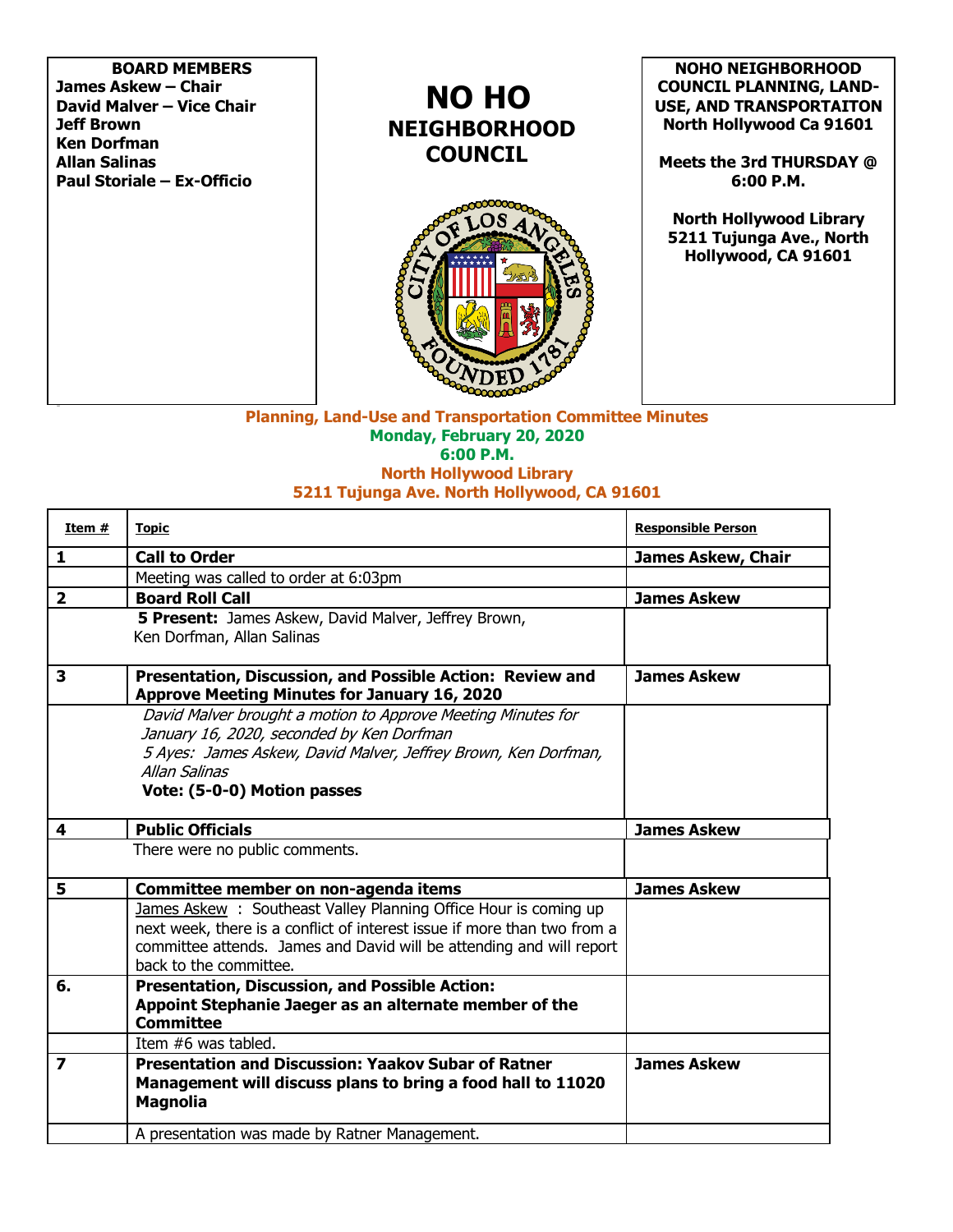| 8  | <b>Presentation, Discussion, and Possible Action:</b><br>Review Project Applications from the City Planning Early<br><b>Notification Report</b><br>5401 Lankershim Blvd (CUB for package alcohol sales)<br><b>SCHEDULED FOR MARCH</b><br>11020 Hartsook St. (Density Bonus and Conditional Use)<br><b>CONTACTED, WAITING TO SCHEDULE</b><br>10804 Blix St. (TOC) HAS NOT RESPONDED since Jan 7<br>5314 Cartwright Ave (TOC, Increase in height and FAR) HAS<br><b>NOT RESPONDED</b><br>An update was given by James Askew | <b>James Askew</b>                     |
|----|---------------------------------------------------------------------------------------------------------------------------------------------------------------------------------------------------------------------------------------------------------------------------------------------------------------------------------------------------------------------------------------------------------------------------------------------------------------------------------------------------------------------------|----------------------------------------|
| 9  | <b>Presentation, Discussion, and Possible Action:</b>                                                                                                                                                                                                                                                                                                                                                                                                                                                                     | <b>James Askew</b>                     |
|    | Potential Cell Tower on Tujunga Ave near the 170 Offramp                                                                                                                                                                                                                                                                                                                                                                                                                                                                  |                                        |
|    | Ken Dorfman brought a motion to take this issue to the full council,<br>seconded by Allan Salinas                                                                                                                                                                                                                                                                                                                                                                                                                         |                                        |
|    | Vote: (5-0-0) Motion passes                                                                                                                                                                                                                                                                                                                                                                                                                                                                                               |                                        |
| 10 | Presentation, Discussion: Report on safety changes to the<br>intersections of Lankershim/Vineland/Camarillo                                                                                                                                                                                                                                                                                                                                                                                                               | <b>Sahag Yedalian</b>                  |
|    | A report was given by Sahag Yedalian.                                                                                                                                                                                                                                                                                                                                                                                                                                                                                     |                                        |
| 11 | Presentation, Discussion, and Possible Action: To amend the<br>letter of opposition to BOE's Proposal to widen Magnolia Blvd<br>as described at https://eng.lacity.org/magnolia                                                                                                                                                                                                                                                                                                                                           | <b>Winnie Lam and Billy</b><br>Ho, BOE |
|    | David Malver recused himself                                                                                                                                                                                                                                                                                                                                                                                                                                                                                              |                                        |
|    | 3 Nays: James Askew, Jeff Brown, Allan Salinas<br>1 Abstention: Ken Dorfman                                                                                                                                                                                                                                                                                                                                                                                                                                               |                                        |
|    | Vote: (0-3-1-1) Motion Fails                                                                                                                                                                                                                                                                                                                                                                                                                                                                                              |                                        |
| 12 | Presentation, Discussion, and Possible Action:<br>Write a letter of support for 5444 Vineland Ave (Site Plan<br><b>Review and Zoning Administrator's Interpretation)</b>                                                                                                                                                                                                                                                                                                                                                  | <b>James Askew</b>                     |
|    | Ken Dorfman brought a motion to write a letter of support for 5444<br>Vineland Ave (Site Plan Review and Zoning Administrator's<br>Interpretation), seconded by David Malver<br>3 Ayes: James Askew, Jeff Brown, Allan Salinas<br>2 Nays: Ken Dorfman, David Malver<br>Vote: (3-2-0) Motion passes                                                                                                                                                                                                                        |                                        |
| 13 | Presentation, Discussion, and Possible Action:                                                                                                                                                                                                                                                                                                                                                                                                                                                                            | <b>James Askew</b>                     |
|    | Write a letter of support for 5147 Bakman Ave (Demo of<br>existing building for 33 unit TOC w/4 VLI units, asking for 11<br>foot height bonus)                                                                                                                                                                                                                                                                                                                                                                            |                                        |
|    | Allan Salinas brought a motion to amend Item #13: Write a letter of<br>support for 5147 Bakman Ave (Demo of existing building for 33 unit<br>TOC w/4 VLI units, asking for 11 foot height bonus) subject to<br>Conditions #2, seconded by David Malver<br>4 Ayes: James Askew, Jeff Brown, Allan Salinas, David Malver<br>1 Nay: Ken Dorfman<br>Vote: (4-1-0) Motion passes                                                                                                                                               |                                        |
|    | Jeff Brown brought a motion write a letter of support for 5147<br>Bakman Ave (Demo of existing building for 33 unit TOC w/4 VLI<br>units, asking for 11 foot height bonus) subject to Conditions #2,<br>seconded by David Malver<br>5 Ayes: James Askew, Jeff Brown, Allan Salinas, Ken Dorfman, David<br>Malver<br>Vote: (5-0-0-) Motion passes                                                                                                                                                                          |                                        |
| 14 | <b>Presentation, Discussion, and Possible Action:</b>                                                                                                                                                                                                                                                                                                                                                                                                                                                                     | <b>Robert Amond</b>                    |
|    | Write a letter of support for Little Toni's application for a CUB<br>to expand its business                                                                                                                                                                                                                                                                                                                                                                                                                               |                                        |